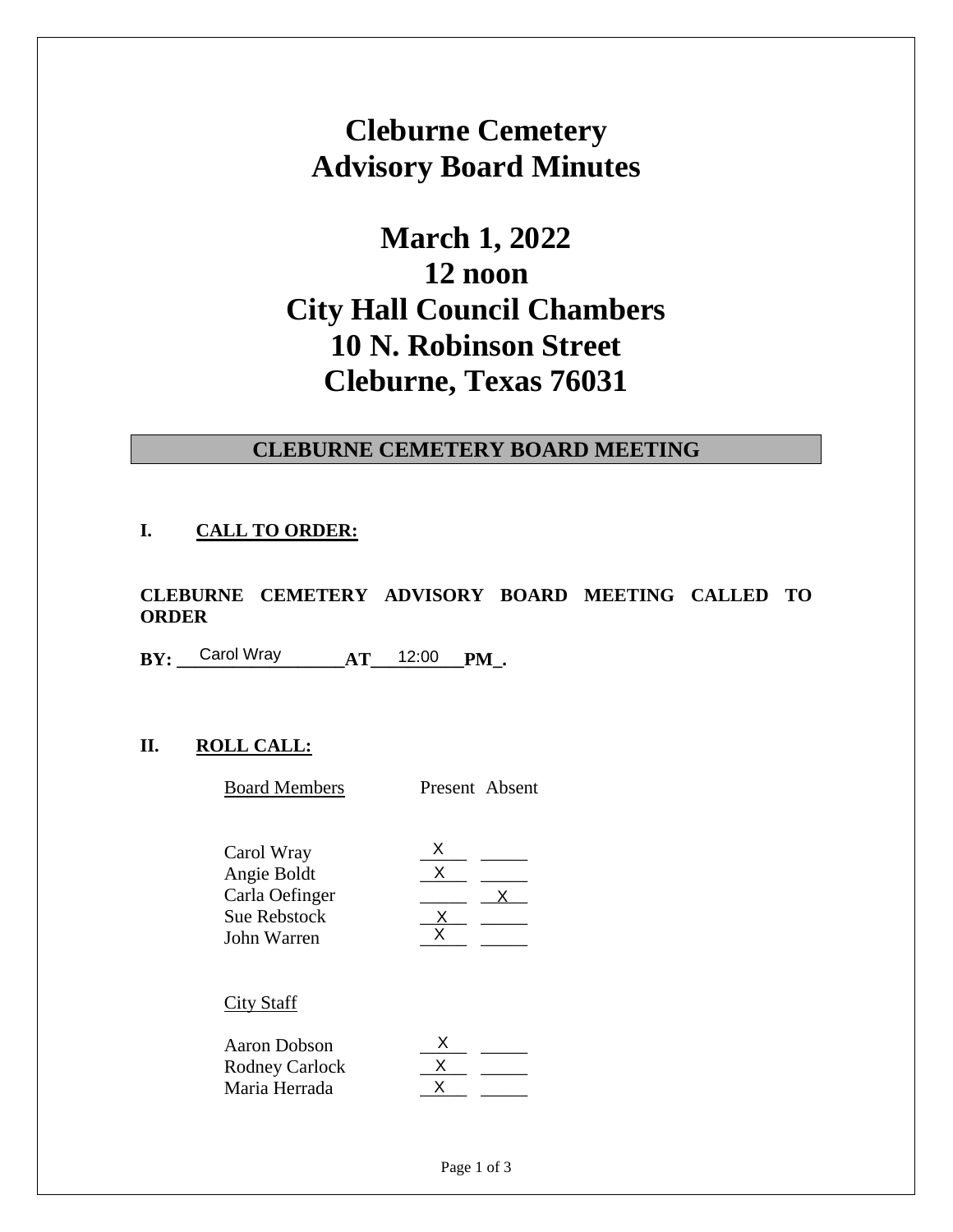**III. CITIZENS COMMENTS: An opportunity for the public to make comments or address concerns for any matter whether or not posted on agenda.**

No citizens comments.

#### **IV. CONSIDER AND APPROVE MEETING MINUTES FROM DECEMBER 7, 2021 MEETING.**

COMMENTS: Approved minutes from December 7, 2021 Cemetery Advisory Board Meeting.

| MOTION:         |               |                  | SECOND:      |               |                  |
|-----------------|---------------|------------------|--------------|---------------|------------------|
| Angie Boldt     |               |                  | Sue Rebstock |               |                  |
| <b>APPROVED</b> | <b>DENIED</b> | <b>WITHDRAWN</b> |              | <b>TABLED</b> | <b>POSTPONED</b> |

#### **V. DISCUSS IF STAFF SHOULD INVESTIGATE AND REPORT TO THE CEMETERY ADVISORY BOARD AN UPDATED CEMETERY ORDINANCE STIPULATING NO FUTURE HORTICULTURAL PLANTING BY CITIZENS OR CITY STAFF.**

Motion to hold item and reschedule at future meeting, when Carla Oefinger

COMMENTS: can be present.

| <b>MOTION:</b>  |               |                  | SECOND:     |               |                  |
|-----------------|---------------|------------------|-------------|---------------|------------------|
| Sue Rebstock    |               |                  | Angie Boldt |               |                  |
| <b>APPROVED</b> | <b>DENIED</b> | <b>WITHDRAWN</b> |             | <b>TABLED</b> | <b>POSTPONED</b> |

### **VI. DISCUSS IF CEMETERY STAFF SHOULD REMOVE GRANDFATHERED ITEMS WHEN FAMILY FAILS TO MAINTAIN LOT.**

COMMENTS: Cemetery Advisory Board gives the Cemetery Department authority to proactively take care of grandfathered lots by contacting the last known next of kin. The Cemetery Department will send a certified letter allowing 30 days from when the letter is received to clean and maintain the lot. If the lot is not maintained in the time permitted. The Cemetery Department will then take action to maintain the and keep the board updated.

| <b>MOTION:</b>  |               |                  | SECOND:     |               |                  |  |
|-----------------|---------------|------------------|-------------|---------------|------------------|--|
| Sue Rebstock    |               |                  | Angie Boldt |               |                  |  |
| <b>APPROVED</b> | <b>DENIED</b> | <b>WITHDRAWN</b> |             | <b>TABLED</b> | <b>POSTPONED</b> |  |